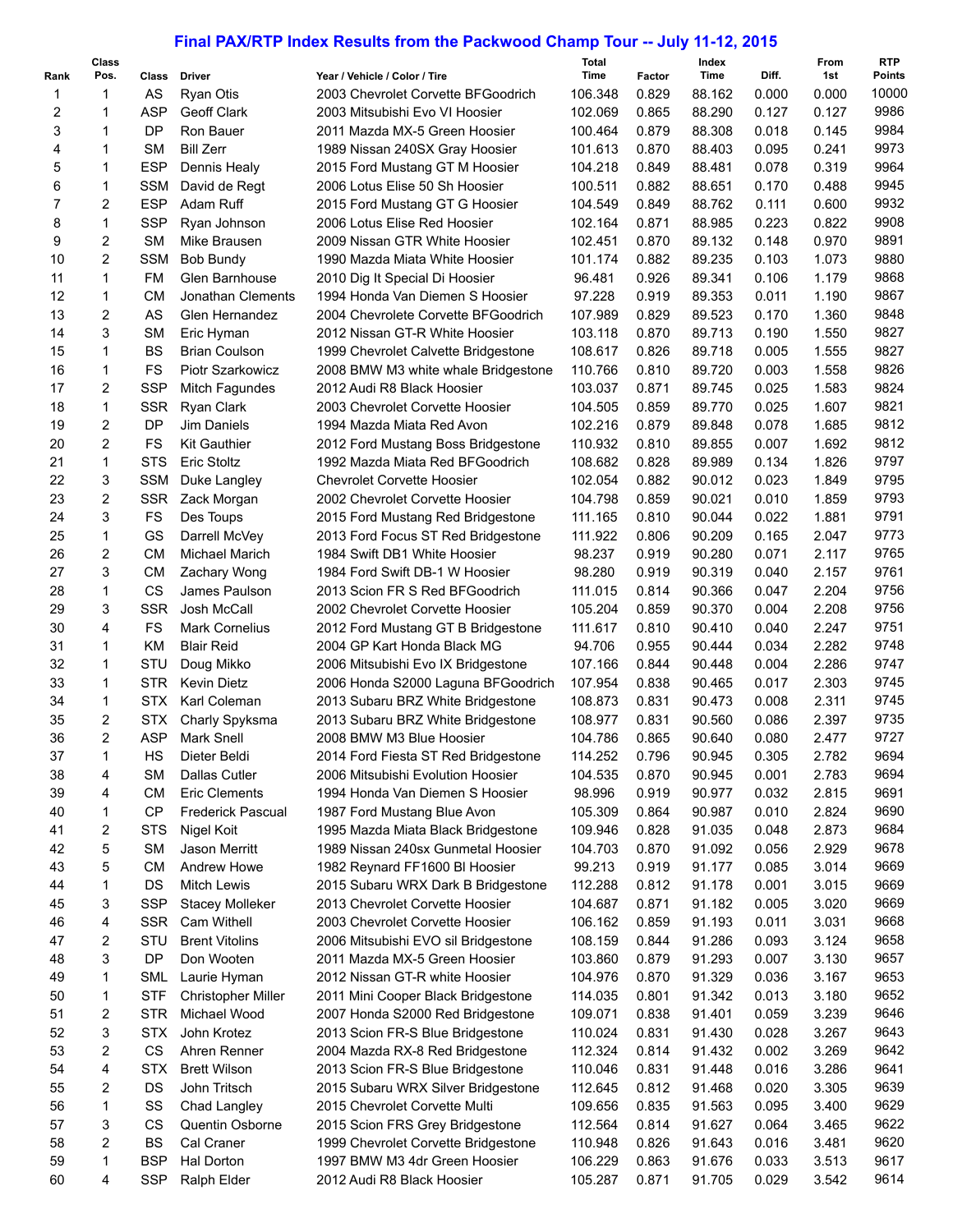| 61  | 2              | HS          | Alan Dahl                   | 2014 Ford Fiesta ST BI Dunlop         | 115.249 | 0.796 | 91.738 | 0.033 | 3.576 | 9610 |
|-----|----------------|-------------|-----------------------------|---------------------------------------|---------|-------|--------|-------|-------|------|
| 62  | 3              | STR         | Dean Chen                   | 2008 Honda S2000 CR Ape Bridgestone   | 109.474 | 0.838 | 91.739 | 0.001 | 3.577 | 9610 |
| 63  | 3              | <b>BS</b>   | Scott Dixon                 | 2004 Honda S2000 Silver Bridgestone   | 111.096 | 0.826 | 91.765 | 0.026 | 3.603 | 9607 |
| 64  | 5              | <b>STX</b>  | Daymon Krotez               | 2013 Scion FR-S Blue Bridgestone      | 110.440 | 0.831 | 91.776 | 0.010 | 3.613 | 9606 |
| 65  | 2              | <b>STF</b>  | Joseph Austin               | 2007 Mini Cooper Blue Bridgestone     | 114.590 | 0.801 | 91.787 | 0.011 | 3.624 | 9605 |
| 66  | 3              | <b>STF</b>  | Michelle Miller             | 2011 Mini Cooper Black Bridgestone    | 114.592 | 0.801 | 91.788 | 0.002 | 3.626 | 9605 |
| 67  | 4              | <b>BS</b>   | Annie Gill                  | 2004 Honda S2000 Silver Bridgestone   | 111.162 | 0.826 | 91.820 | 0.032 | 3.657 | 9602 |
| 68  | 5              | BS          | <b>Ricky Bang</b>           | 2007 Mazda MX-5 Gray Bridgestone      | 111.171 | 0.826 | 91.827 | 0.007 | 3.665 | 9601 |
| 69  | 4              | CS          | <b>Ben Neale</b>            | 2013 Scion FR-S Blue Bridgestone      | 112.837 | 0.814 | 91.849 | 0.022 | 3.687 | 9599 |
| 70  | 2              | <b>BSP</b>  | Ivan Rouzanov               | 2005 BMW M3 Grey Hoosier              | 106.433 | 0.863 | 91.852 | 0.002 | 3.689 | 9598 |
| 71  | 3              | <b>BSP</b>  | <b>Nick Ruiz</b>            | 2005 BMW M3 Silver Gray Hoosier       | 106.627 | 0.863 | 92.019 | 0.167 | 3.857 | 9581 |
| 72  | 6              | <b>SM</b>   | Alex Paraskevas             | 1991 Nissan 240sx Black Hoosier       | 105.787 | 0.870 | 92.035 | 0.016 | 3.872 | 9579 |
|     | 3              |             |                             |                                       |         | 0.812 |        |       |       | 9575 |
| 73  |                | DS          | lan Goodsel                 | 2015 Subaru WRX WR BI Bridgestone     | 113.389 |       | 92.072 | 0.037 | 3.909 |      |
| 74  | 1              | <b>CSP</b>  | <b>Brian Hemming</b>        | 1990 Mazda Miata Red Hoosier          | 106.990 | 0.861 | 92.118 | 0.047 | 3.956 | 9571 |
| 75  | 6              | <b>BS</b>   | Tom Kerns                   | 2015 Subaru STI Blue Bridgestone      | 111.550 | 0.826 | 92.140 | 0.022 | 3.978 | 9568 |
| 76  | 6              | <b>STX</b>  | Joseph Sim                  | 2014 Scion FRS Blue Bridgestone       | 110.911 | 0.831 | 92.167 | 0.027 | 4.005 | 9566 |
| 77  | 4              | DP          | Tami Daniels                | 1994 Mazda Miata Red Avon             | 104.893 | 0.879 | 92.201 | 0.034 | 4.038 | 9562 |
| 78  | 4              | <b>STR</b>  | <b>Mark Ayers</b>           | 2006 Mazda MX-5 Blue Hankook          | 110.029 | 0.838 | 92.204 | 0.003 | 4.042 | 9562 |
| 79  | 5              | CS          | Sergey Babkin               | 2005 Mazda RX-8 Red Bridgestone       | 113.297 | 0.814 | 92.224 | 0.019 | 4.061 | 9560 |
| 80  | 1              | <b>XP</b>   | Andy McKee                  | 1993 Mazda RX-7 Grabber Hoosier       | 101.932 | 0.905 | 92.248 | 0.025 | 4.086 | 9557 |
| 81  | $\overline{c}$ | <b>CP</b>   | Frank Stagnaro              | 1965 Ford Shelby GT 350 Hoosier       | 106.777 | 0.864 | 92.255 | 0.007 | 4.093 | 9556 |
| 82  | $\overline{7}$ | <b>STX</b>  | <b>Chris Thorpe</b>         | 2012 Volkswagen Golf R Bridgestone    | 111.080 | 0.831 | 92.307 | 0.052 | 4.145 | 9551 |
| 83  | 3              | <b>ESP</b>  | Ron Cridland                | 2007 Audi RS4 Gray Hoosier            | 108.728 | 0.849 | 92.310 | 0.003 | 4.148 | 9551 |
| 84  | 1              | ES          | <b>Rich Blake</b>           | 1994 Mazda Miata Black Bridgestone    | 114.308 | 0.808 | 92.361 | 0.051 | 4.198 | 9545 |
| 85  | 4              | <b>SSM</b>  | <b>Russell Mayer</b>        | 2006 Lotus Elise Silver Hoosier       | 104.749 | 0.882 | 92.389 | 0.028 | 4.226 | 9543 |
| 86  | 2              | SS          | Mike Leuty                  | 2013 Porsche Boxster S Bridgestone    | 110.665 | 0.835 | 92.405 | 0.017 | 4.243 | 9541 |
| 87  | $\overline{c}$ | <b>XP</b>   | Kyriacos Panayiotou         | 1998 Lotus Elise Yellow Avon          | 102.169 | 0.905 | 92.463 | 0.058 | 4.300 | 9535 |
| 88  | 5              | <b>SSR</b>  | Tom McDaniel                | 2002 Chevrolet Corvette Hoosier       | 107.709 | 0.859 | 92.522 | 0.059 | 4.360 | 9529 |
| 89  | 1              | <b>SMF</b>  | Adam McCausland             | 1992 Mazda 323 White Hoosier          | 108.481 | 0.853 | 92.534 | 0.012 | 4.372 | 9528 |
| 90  | 6              | CS          | <b>Brian Clemons</b>        | 2013 Scion FR-S Red BFGoodrich        | 113.752 | 0.814 | 92.594 | 0.060 | 4.432 | 9521 |
| 91  | $\overline{c}$ | <b>CSP</b>  | Jim Mclaughlan              | 1990 Mazda Miata Red Hoosier          | 107.600 | 0.861 | 92.644 | 0.049 | 4.481 | 9516 |
| 92  | $\overline{c}$ | ES          | Nicholas Chu                | 1994 Mazda Miata Blue Bridgestone     | 114.737 | 0.808 | 92.707 | 0.064 | 4.545 | 9510 |
| 93  | $\overline{c}$ | GS          | Dan Bullis                  | 2010 Mazda MazdaSpeed3 Hankook        | 115.084 | 0.806 | 92.758 | 0.050 | 4.595 | 9505 |
|     | $\overline{7}$ | CS          |                             |                                       |         |       | 92.785 | 0.027 | 4.622 | 9502 |
| 94  |                |             | <b>Christopher Vreeland</b> | 2013 Subaru BRZ Gray Hankook          | 113.986 | 0.814 | 92.803 |       |       | 9500 |
| 95  | 8              | <b>STX</b>  | <b>Matt Tagles</b>          | 2014 Scion FR-S Blue Bridgestone      | 111.676 | 0.831 |        | 0.018 | 4.640 |      |
| 96  | 2              | <b>SMF</b>  | Quinn Campbell              | 1978 Volkswagen Scirocco Hoosier      | 108.817 | 0.853 | 92.821 | 0.018 | 4.658 | 9498 |
| 97  | 9              | <b>STX</b>  | Chris Heady                 | 2014 Subaru BRZ Black Bridgestone     | 111.746 | 0.831 | 92.861 | 0.040 | 4.698 | 9494 |
| 98  | 1              | FP          | Justin Moore                | 2005 Subaru Impreza WR Hoosier        | 105.623 | 0.880 | 92.948 | 0.087 | 4.786 | 9485 |
| 99  | 3              | ES          | Craig Boyle                 | 1991 Mazda Miata White Bridgestone    | 115.049 | 0.808 | 92.960 | 0.011 | 4.797 | 9484 |
| 100 | 3              | <b>STS</b>  | Oliver Taylor               | 1993 Mazda Miata White BFGoodrich     | 112.334 | 0.828 | 93.013 | 0.053 | 4.850 | 9479 |
| 101 | 7              | <b>BS</b>   | Ben Pullen                  | 2008 Honda S2000 Foona Bridgestone    | 112.611 | 0.826 | 93.017 | 0.004 | 4.854 | 9478 |
| 102 | 5              | <b>FS</b>   | Steve Wynne                 | 2015 Ford Mustang GT G BFGoodrich     | 114.850 | 0.810 | 93.029 | 0.012 | 4.866 | 9477 |
| 103 | 1              | <b>CSL</b>  | <b>Rachel Kerswill</b>      | 2004 Mazda RX-8 Red Bridgestone       | 114.295 | 0.814 | 93.036 | 0.008 | 4.874 | 9476 |
| 104 | 7              | <b>SM</b>   | Zeph Uusitalo               | 1991 Nissan 240sx Black Hoosier       | 106.951 | 0.870 | 93.047 | 0.011 | 4.885 | 9475 |
| 105 | 8              | BS          | Murray Peterson             | 2002 Honda S2000 Red Bridgestone      | 112.655 | 0.826 | 93.053 | 0.006 | 4.891 | 9474 |
| 106 | 1              | <b>FSL</b>  | A. Tasha Mikko              | 2015 Ford Mustang Red Bridgestone     | 114.924 | 0.810 | 93.088 | 0.035 | 4.926 | 9471 |
| 107 | 3              | STU         | Dan Podhola                 | 2006 Subaru Impreza WRX Bridgestone   | 110.300 | 0.844 | 93.093 | 0.005 | 4.931 | 9470 |
| 108 | 8              | CS          | Wayne Dyck                  | 2007 Nissan 350Z Blue Bridgestone     | 114.516 | 0.814 | 93.216 | 0.123 | 5.054 | 9458 |
| 109 | 3              | ASP         | Darren Hegge                | 1991 Toyota MR2 Red Hoosier           | 107.810 | 0.865 | 93.256 | 0.040 | 5.093 | 9454 |
| 110 | 5              | <b>SSM</b>  | Lynn Proctor                | 2005 Dodge Viper Hoosier              | 105.760 | 0.882 | 93.280 | 0.025 | 5.118 | 9451 |
| 111 | 4              | <b>STS</b>  | <b>Brent Glad</b>           | 1990 Honda Civic Si Black Bridgestone | 112.665 | 0.828 | 93.287 | 0.006 | 5.124 | 9451 |
| 112 | 5              | <b>STS</b>  | Tim Stake                   | 1989 Honda Civic Si Rac Bridgestone   | 112.683 | 0.828 | 93.302 | 0.015 | 5.139 | 9449 |
| 113 | 5              | <b>SSP</b>  | Lynn Rogers                 | 2010 Chevrolet Corvette Hoosier       | 107.150 | 0.871 | 93.328 | 0.026 | 5.165 | 9447 |
| 114 | 10             | STX.        | Daniel Vadnais              | 2013 Scion FRS Blue Hankook           | 112.371 | 0.831 | 93.380 | 0.053 | 5.218 | 9441 |
| 115 | 6              | <b>STS</b>  | Matt Schmidt                | 1989 Honda CRX Black Bridgestone      | 112.783 | 0.828 | 93.384 | 0.004 | 5.222 | 9441 |
|     |                |             |                             |                                       |         |       |        |       |       | 9436 |
| 116 | 5              | <b>STR</b>  | Louis Law                   | 2008 Honda S2000 CR Ape Bridgestone   | 111.497 | 0.838 | 93.434 | 0.050 | 5.272 |      |
| 117 | 1              | <b>SSPL</b> | Laura Molleker              | 2013 Chevrolet Corvette Hoosier       | 107.314 | 0.871 | 93.470 | 0.036 | 5.308 | 9432 |
| 118 | 7              | <b>STS</b>  | <b>Brad Czopek</b>          | 1989 Honda Civic White BFGoodrich     | 112.893 | 0.828 | 93.475 | 0.005 | 5.313 | 9432 |
| 119 | 3              | CP          | Jason Braunberger           | 1985 Chevrolet Camaro Avon            | 108.207 | 0.864 | 93.491 | 0.015 | 5.328 | 9430 |
| 120 | 6              | <b>STR</b>  | Larry Burrow                | 2007 Mazda MX5 Red Bridgestone        | 111.615 | 0.838 | 93.533 | 0.043 | 5.371 | 9426 |
| 121 | 2              | <b>FM</b>   | <b>Bruce Schlaebitz</b>     | 2010 Dig It Special F5 Hoosier        | 101.042 | 0.926 | 93.565 | 0.032 | 5.402 | 9423 |
| 122 | 1              | <b>STUL</b> | Mina Ingraham               | 2004 Subaru WRX STi Jav Bridgestone   | 110.888 | 0.844 | 93.589 | 0.025 | 5.427 | 9420 |
| 123 | 6              | <b>CM</b>   | Don Nimi                    | 1984 Van Diemen RF-84 Hoosier         | 101.856 | 0.919 | 93.606 | 0.016 | 5.443 | 9418 |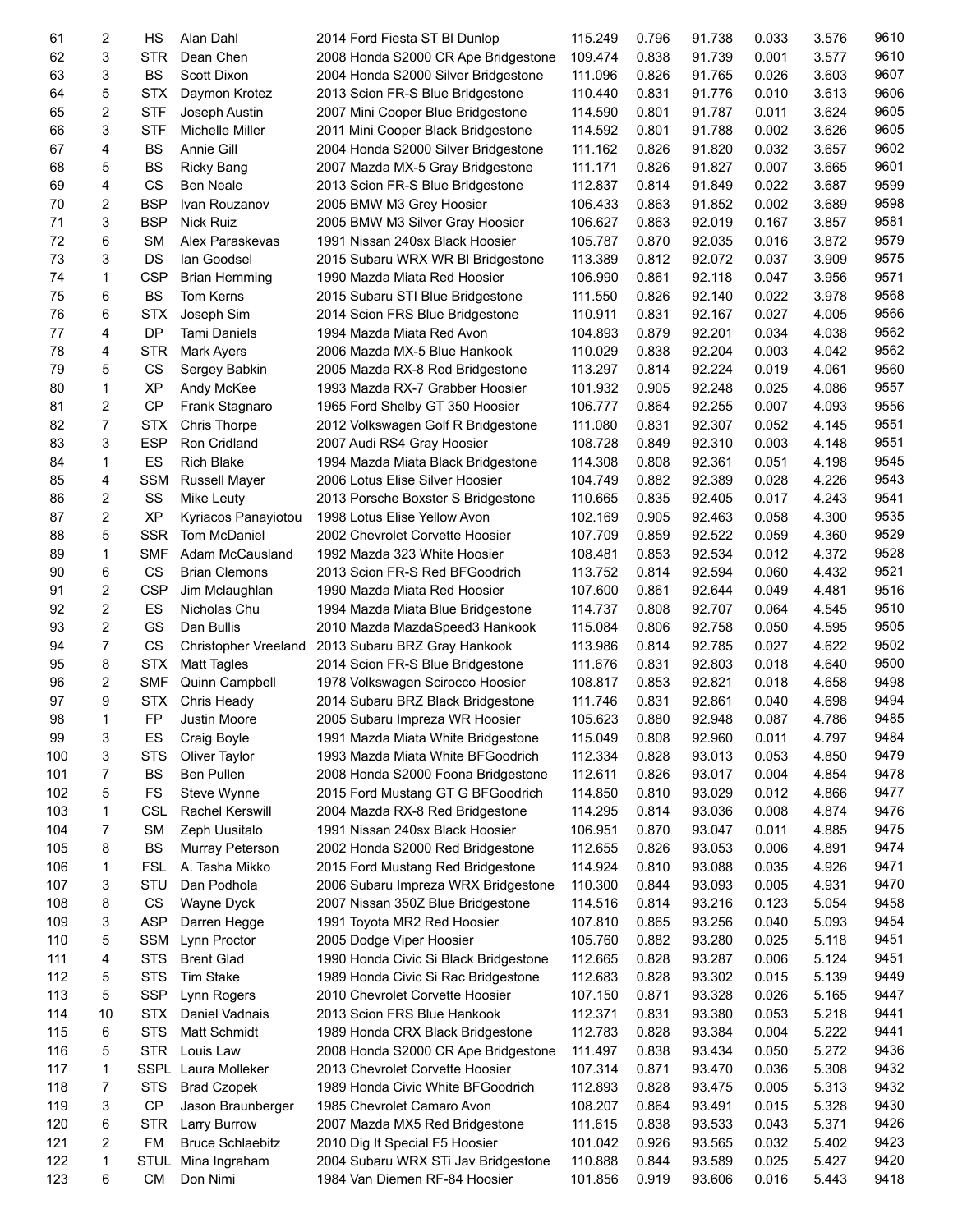| 124 | 4              | CP          | Nicholas Kerbs                 | 1985 Chevrolet Camaro Avon             | 108.541 | 0.864 | 93.779 | 0.174 | 5.617 | 9401 |
|-----|----------------|-------------|--------------------------------|----------------------------------------|---------|-------|--------|-------|-------|------|
| 125 | 3              | <b>HS</b>   | <b>TJ McGeary</b>              | 2014 Ford Fiesta ST Bridgestone        | 117.819 | 0.796 | 93.784 | 0.005 | 5.621 | 9401 |
| 126 | 4              | STU         | Nicholas Johnson               | 2000 Chevrolet Corvette Bridgestone    | 111.133 | 0.844 | 93.796 | 0.012 | 5.634 | 9399 |
| 127 | 3              | SS          | Jim Whitelaw                   | 2011 Porsche Cayman S Bridgestone      | 112.365 | 0.835 | 93.825 | 0.029 | 5.662 | 9397 |
| 128 | 6              | <b>FS</b>   | Brandon Nadeau                 | 2004 Infiniti G35 Twil Dunlop          | 115.836 | 0.810 | 93.827 | 0.002 | 5.665 | 9396 |
| 129 | $\mathbf{1}$   | <b>STXL</b> | Amy Coleman                    | 2013 Subaru BRZ Great W Bridgestone    | 112.914 | 0.831 | 93.832 | 0.004 | 5.669 | 9396 |
| 130 | 2              | <b>FSL</b>  | Jessica Gauthier               | 2012 Ford Mustang Orange Bridgestone   | 115.923 | 0.810 | 93.898 | 0.066 | 5.735 | 9389 |
| 131 | 11             | <b>STX</b>  | <b>Nick Trettel</b>            | 2014 Subaru BRZ Black Bridgestone      | 112.996 | 0.831 | 93.900 | 0.002 | 5.737 | 9389 |
| 132 | 8              | <b>STS</b>  | Wade Schmidt                   | 1989 Honda CRX Black Bridgestone       | 113.453 | 0.828 | 93.939 | 0.039 | 5.777 | 9385 |
| 133 | 3              | AS          | Lacey Otis                     | 2003 Chevrolete Corvette BFGoodrich    | 113.363 | 0.829 | 93.978 | 0.039 | 5.815 | 9381 |
| 134 | $\overline{7}$ | <b>FS</b>   | Jerry Lamb                     | 2007 Ford Mustang SGT Bridgestone      | 116.028 | 0.810 | 93.983 | 0.005 | 5.820 | 9381 |
| 135 | $\overline{7}$ | <b>STR</b>  | Mark de Regt                   | 2007 Honda S2000 Red Bridgestone       | 112.210 | 0.838 | 94.032 | 0.049 | 5.869 | 9376 |
| 136 | 9              | <b>CS</b>   | <b>Andrew Martinez</b>         | 2013 Subaru BRZ Gray Hankook           | 115.545 | 0.814 | 94.054 | 0.022 | 5.891 | 9374 |
| 137 | 9              | <b>STS</b>  | Robbie T Posselli              | 1992 Mazda Miata Red BFGoodrich        | 113.630 | 0.828 | 94.086 | 0.032 | 5.923 | 9370 |
| 138 | 10             | <b>STS</b>  | Karl Rhynas                    | 1991 Honda CRX Si Teal Bridgestone     | 113.711 | 0.828 | 94.153 | 0.067 | 5.990 | 9364 |
| 139 | 8              | <b>SM</b>   | Dan Kuehn                      | 2006 Mitsubishi Evo BI Hoosier         | 108.236 | 0.870 | 94.165 | 0.013 | 6.003 | 9363 |
| 140 | 5              | <b>DP</b>   | Paula Baker                    | 1990 Mazda Miata Yellow Avon           | 107.131 | 0.879 | 94.168 | 0.003 | 6.006 | 9362 |
| 141 | 12             | <b>STX</b>  | John Jobin                     | 2013 Scion FR-S Hot Lava Bridgestone   | 113.340 | 0.831 | 94.186 | 0.017 | 6.023 | 9361 |
| 142 | 13             | STX         | <b>Ted Wood</b>                | 2013 Scion FR-S Hot Lava Bridgestone   | 113.347 | 0.831 | 94.191 | 0.006 | 6.029 | 9360 |
| 143 | 11             | <b>STS</b>  | Ryan Richman                   | 1991 Honda CRX Teal Bridgestone        | 113.786 | 0.828 | 94.215 | 0.023 | 6.052 | 9358 |
| 144 | 4              | <b>ASP</b>  | <b>Caitlin Snell</b>           | 2003 Mitsubishi Evo VI Hoosier         | 108.945 | 0.865 | 94.237 | 0.023 | 6.075 | 9355 |
| 145 | 3              | <b>SMF</b>  | <b>Robert Green</b>            | 1992 Mazda 323 White Hoosier           | 110.493 | 0.853 | 94.251 | 0.013 | 6.088 | 9354 |
| 146 | 4              | ES          | Marcus Lu                      | 1999 Mazda Miata White Toyo            | 116.693 | 0.808 | 94.288 | 0.037 | 6.125 | 9350 |
| 147 | 4              | AS          | Jodi Fordahl                   | 2004 Chevrolet Corvette BFGoodrich     | 113.742 | 0.829 | 94.292 | 0.004 | 6.130 | 9350 |
| 148 | 5              | ES          | Vernon Jolley                  | 2004 Mazda Mazdaspeed M Bridgestone    | 116.751 | 0.808 | 94.335 | 0.043 | 6.172 | 9346 |
| 149 | 5              | STU         | Tim Weidemann                  | 2006 Mitsubishi Evo Silver Bridgestone | 111.776 | 0.844 | 94.339 | 0.004 | 6.176 | 9345 |
| 150 | 10             | CS          | Joey Jones                     | 2015 Scion FR-S Bridgestone            | 116.091 | 0.814 | 94.498 | 0.159 | 6.336 | 9330 |
| 151 | 2              | <b>STUL</b> | <b>Gretchen Everett</b>        | 2006 Mitsubishi Evo IX Bridgestone     | 111.982 | 0.844 | 94.513 | 0.015 | 6.350 | 9328 |
| 152 | 12             | <b>STS</b>  | David Cross                    | 1995 Mazda Miata Black Bridgestone     | 114.175 | 0.828 | 94.537 | 0.024 | 6.374 | 9326 |
| 153 | 5              | <b>ASP</b>  | Ryan Barg                      | 2012 Mitsubishi Lancer Hoosier         | 109.302 | 0.865 | 94.546 | 0.009 | 6.384 | 9325 |
| 154 | $\mathbf{1}$   | <b>ESL</b>  | Carol Wong                     | 1994 Mazda Miata Blue Bridgestone      | 117.024 | 0.808 | 94.555 | 0.009 | 6.393 | 9324 |
| 155 | 6              | ES          | Mike Terhorst                  | 1999 Mazda Miata Silver BFGoodrich     | 117.086 | 0.808 | 94.605 | 0.050 | 6.443 | 9319 |
| 156 | 2              | <b>FP</b>   | Rafael Perez                   | 1977 Datsun 280z black Hoosier         | 107.578 | 0.880 | 94.669 | 0.063 | 6.506 | 9313 |
| 157 | 4              | SS          | John Leuty                     | 2013 Porsche Boxster S Bridgestone     | 113.456 | 0.835 | 94.736 | 0.067 | 6.573 | 9306 |
| 158 | 7              | ES          | Jim Walker                     | 1999 Mazda Miata Silver BFGoodrich     | 117.356 | 0.808 | 94.824 | 0.088 | 6.661 | 9298 |
| 159 | 6              | <b>SSM</b>  | Matthew Zyskowski              | 1990 Mazda Miata White Hoosier         | 107.544 | 0.882 | 94.854 | 0.030 | 6.691 | 9295 |
| 160 | 13             | <b>STS</b>  | <b>Bailey Sampson</b>          | 1991 Mazda Miata Silver Bridgestone    | 114.619 | 0.828 | 94.905 | 0.051 | 6.742 | 9290 |
| 161 | 4              | <b>ESP</b>  | Evan Wills                     | 2007 Audi RS4 Gray Hoosier             | 111.815 | 0.849 | 94.931 | 0.026 | 6.768 | 9287 |
| 162 | 1              | DM          | Karen Babb                     | 1967 Lotus Elan Silver Avon            | 103.545 | 0.918 | 95.054 | 0.123 | 6.892 | 9275 |
| 163 | 1              | AM          |                                | 2008 Vancouver Special Hoosier         | 95.111  | 1.000 | 95.111 | 0.057 | 6.949 | 9269 |
| 164 | 4              | <b>SMF</b>  | Gary Milligan<br>Norman Hayton | 2004 Ford Focus Grey Hoosier           | 111.535 | 0.853 | 95.139 | 0.028 | 6.977 | 9267 |
| 165 | 4              | <b>DS</b>   |                                | 2015 Subaru WRX Dark G Hankook         | 117.249 | 0.812 | 95.206 | 0.067 | 7.044 | 9260 |
| 166 | 4              | <b>BSP</b>  | Dick Willy<br>Gordon White     | 1997 BMW M3 Green Hoosier              | 110.388 | 0.863 | 95.265 | 0.059 | 7.102 | 9254 |
|     |                | STU         |                                |                                        |         |       |        |       |       | 9251 |
| 167 | 6              |             | Matt Rizzo                     | 2000 Chevrolet Corvette Bridgestone    | 112.918 | 0.844 | 95.303 | 0.038 | 7.140 | 9247 |
| 168 | 14             | <b>STS</b>  | <b>Brett Gronemeyer</b>        | 1993 Mazda Miata White BFGoodrich      | 115.148 | 0.828 | 95.343 | 0.040 | 7.180 |      |
| 169 | 8              | <b>STR</b>  | Kurt Rehm                      | 2006 Mazda MX5 Red Mic BFGoodrich      | 113.868 | 0.838 | 95.421 | 0.079 | 7.259 | 9239 |
| 170 | 6              | <b>SSR</b>  | Val Korry                      | 2004 Porsche 911 GT3 Y Hoosier         | 111.143 | 0.859 | 95.472 | 0.050 | 7.309 | 9234 |
| 171 | 3              | <b>FSL</b>  | Alison Lamb                    | 2007 Ford Mustang White Bridgestone    | 117.871 | 0.810 | 95.476 | 0.004 | 7.313 | 9234 |
| 172 | 9              | <b>BS</b>   | Denny LaPlante                 | 2001 Porsche Boxster S Michelin        | 115.617 | 0.826 | 95.500 | 0.024 | 7.337 | 9232 |
| 173 | 9              | <b>STR</b>  | <b>Bob Bailey</b>              | 2006 Mazda MX-5 Black Hankook          | 114.021 | 0.838 | 95.550 | 0.050 | 7.387 | 9227 |
| 174 | 2              | <b>STXL</b> | Kelly Mccleary                 | 2013 Scion FR-S Hot La Bridgestone     | 114.992 | 0.831 | 95.558 | 0.009 | 7.396 | 9226 |
| 175 | 3              | <b>XP</b>   | Thomas Thompson                | 1993 Mazda RX-7 Red Hoosier            | 105.621 | 0.905 | 95.587 | 0.029 | 7.425 | 9223 |
| 176 | 1              | <b>FML</b>  | Angela Barnhouse               | 2010 Dig It Special Di Hoosier         | 103.231 | 0.926 | 95.592 | 0.005 | 7.429 | 9223 |
| 177 | 2              | <b>CSL</b>  | Danielle Paulson               | 2013 Scion FR S Red BFGoodrich         | 117.435 | 0.814 | 95.592 | 0.000 | 7.430 | 9223 |
| 178 | 8              | ES          | Robert Lu                      | 1999 Mazda Miata White Toyo            | 118.403 | 0.808 | 95.670 | 0.078 | 7.507 | 9215 |
| 179 | 14             | <b>STX</b>  | George Haigh                   | 2012 Volkswagen Golf R Bridgestone     | 115.146 | 0.831 | 95.686 | 0.017 | 7.524 | 9214 |
| 180 | 6              | <b>ASP</b>  | Jill Snell                     | 2008 BMW M3 Blue Hoosier               | 110.722 | 0.865 | 95.775 | 0.088 | 7.612 | 9205 |
| 181 | 1              | EP          | Darrin Linders                 | 1985 Honda Civic White Hoosier         | 109.585 | 0.874 | 95.777 | 0.003 | 7.615 | 9205 |
| 182 | 15             | <b>STS</b>  | John Galuska                   | 1991 Honda Civic Si Ch Bridgestone     | 115.942 | 0.828 | 96.000 | 0.223 | 7.837 | 9184 |
| 183 | 5              | AS          | Jeff Woodbury                  | 2004 Chevrolet Corvette Dunlop         | 115.969 | 0.829 | 96.138 | 0.138 | 7.976 | 9170 |
| 184 | 4              | <b>XP</b>   | Tony Lemon                     | 1996 Honda Civic Red Hoosier           | 106.520 | 0.905 | 96.401 | 0.262 | 8.238 | 9145 |
| 185 | 16             | <b>STS</b>  | Athan Wade                     | 1991 Mazda Miata Silver Bridgestone    | 116.512 | 0.828 | 96.472 | 0.071 | 8.309 | 9139 |
| 186 | 6              | <b>SSP</b>  | Leeds Gulick                   | 2015 Porsche 911 GT3 A Michelin        | 110.825 | 0.871 | 96.529 | 0.057 | 8.366 | 9133 |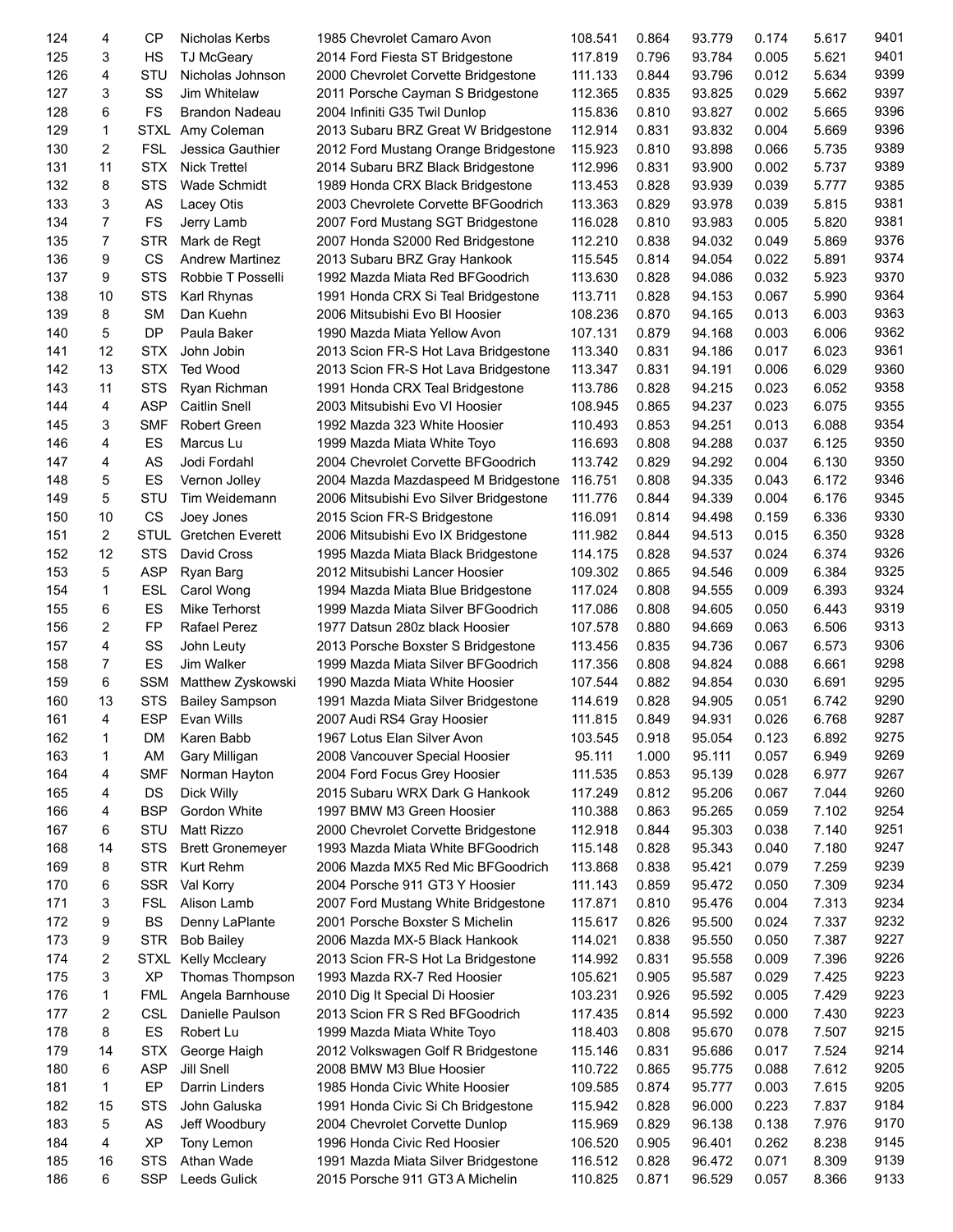| 187 | 15             | <b>STX</b>  | Eric Minehart            | 2015 Subaru WRX Blue Dunlop          | 116.202 | 0.831 | 96.564  | 0.035 | 8.401  | 9130 |
|-----|----------------|-------------|--------------------------|--------------------------------------|---------|-------|---------|-------|--------|------|
| 188 | 1              |             | STSL Jennifer Wooten     | 1988 Honda CRX Red BFGoodrich        | 116.653 | 0.828 | 96.589  | 0.025 | 8.426  | 9128 |
| 189 | 3              | GS          | Jeffrey McVey            | 2013 Ford Focus ST red Bridgestone   | 120.054 | 0.806 | 96.764  | 0.175 | 8.601  | 9111 |
| 190 | 1              |             | CAMC Mark McCooey        | 2010 Dodge Challenger Hankook        | 116.599 | 0.830 | 96.777  | 0.014 | 8.615  | 9110 |
| 191 | 2              | <b>ESL</b>  | Evelyn Lee               | 1994 Mazda Miata Blue Bridgestone    | 119.835 | 0.808 | 96.827  | 0.050 | 8.664  | 9105 |
| 192 | 5              | <b>XP</b>   | Teresa Neidel-McKee      | 1993 Mazda RX7 grabber Hoosier       | 106.999 | 0.905 | 96.834  | 0.007 | 8.672  | 9104 |
| 193 | 1              | <b>STRL</b> | Jean Clayton             | 2006 Honda S2000 Laguna BFGoodrich   | 115.926 | 0.838 | 97.146  | 0.312 | 8.983  | 9075 |
| 194 | 16             | <b>STX</b>  | Perry Keller             | 2015 Subaru WRX Blue Dunlop          | 116.916 | 0.831 | 97.157  | 0.011 | 8.995  | 9074 |
| 195 | $\overline{7}$ | <b>ASP</b>  | <b>William Batts</b>     |                                      | 112.631 | 0.865 | 97.426  | 0.269 | 9.263  | 9049 |
|     |                |             |                          | 2012 Mitsubishi Lancer Hoosier       |         |       | 97.472  |       |        | 9045 |
| 196 | 8              | <b>FS</b>   | Mike Strande             | 2013 BMW M3 White Bridgestone        | 120.336 | 0.810 |         | 0.046 | 9.310  |      |
| 197 | 3              | <b>ESL</b>  | Temree Jolley            | 2004 Mazda Mazdaspeed M Bridgestone  | 120.679 | 0.808 | 97.509  | 0.036 | 9.346  | 9042 |
| 198 | 9              | <b>FS</b>   | Ryan LeBlanc             | 2015 Ford Mustang GT G BFGoodrich    | 120.444 | 0.810 | 97.560  | 0.051 | 9.397  | 9037 |
| 199 | 4              | <b>STF</b>  | <b>Bryce Nash</b>        | 2014 Chevrolet Spark E Hankook       | 121.834 | 0.801 | 97.589  | 0.029 | 9.427  | 9034 |
| 200 | 6              | DP          | Ron Baker                | 1990 Mazda Miata Yellow Avon         | 111.024 | 0.879 | 97.590  | 0.001 | 9.428  | 9034 |
| 201 | 2              | <b>STSL</b> | Leah Nagengast           | 1989 Honda Civic White BFGoodrich    | 117.879 | 0.828 | 97.604  | 0.014 | 9.441  | 9033 |
| 202 | 5              | <b>CP</b>   | DaWayne Kerbs            | 1985 Chevrolet Camaro Avon           | 112.985 | 0.864 | 97.619  | 0.015 | 9.457  | 9031 |
| 203 | 2              | <b>STRL</b> | Lynn Ayers               | 2006 Mazda MX-5 Blue Hankook         | 116.555 | 0.838 | 97.673  | 0.054 | 9.511  | 9026 |
| 204 | 2              | <b>DM</b>   | Ron Babb                 | 1967 Lotus Elan Silver Avon          | 106.571 | 0.918 | 97.832  | 0.159 | 9.670  | 9012 |
| 205 | 3              | <b>STXL</b> | Kristen Solano           | 2015 Subaru WRX White BFGoodrich     | 118.055 | 0.831 | 98.104  | 0.272 | 9.941  | 8987 |
| 206 | 9              | ES          | Derek Choi               | 1994 Mazda Miata Blue Bridgestone    | 121.712 | 0.808 | 98.343  | 0.240 | 10.181 | 8965 |
| 207 | 10             | ES          | Jonathan Patnaude        | 1994 Mazda Miata Black Bridgestone   | 121.791 | 0.808 | 98.407  | 0.064 | 10.245 | 8959 |
| 208 | 1              | <b>CML</b>  | <b>Heather Howe</b>      | 1982 Reynard Formula F Hoosier       | 107.099 | 0.919 | 98.424  | 0.017 | 10.261 | 8957 |
| 209 | 1              | <b>JB</b>   | Kash Langley             | 1969 Wolf MG                         | 116.922 | 0.842 | 98.448  | 0.024 | 10.286 | 8955 |
| 210 | 11             | CS          | Alex Hon                 |                                      | 121.050 | 0.814 | 98.535  | 0.086 | 10.372 | 8947 |
| 211 | 7              |             |                          | 2011 Mazda RX-8 Grey Bridgestone     | 111.789 |       | 98.598  |       | 10.435 | 8942 |
|     |                | <b>SSM</b>  | Lorne Staley             | 2006 Chevrolet Corvette Hoosier      |         | 0.882 |         | 0.063 |        |      |
| 212 | 4              | GS          | <b>Rio Rios</b>          | 2010 Mazda MazdaSpeed3 Hankook       | 122.335 | 0.806 | 98.602  | 0.004 | 10.440 | 8941 |
| 213 | 4              | <b>STXL</b> | Desi Jobin               | 2013 Scion FR-S Hot Lava Bridgestone | 118.680 | 0.831 | 98.623  | 0.021 | 10.461 | 8939 |
| 214 | 2              | <b>CML</b>  | Rebecca Zacharda         | Reynard FF1600 Blue/R Hoosier        | 107.343 | 0.919 | 98.648  | 0.025 | 10.486 | 8937 |
| 215 | 11             | ES          | <b>Philip Snodgrass</b>  | 2002 Mazda Miata Cryst Dunlop        | 122.254 | 0.808 | 98.781  | 0.133 | 10.619 | 8925 |
| 216 | 5              | <b>SMF</b>  | Elisha White             | 1978 Volkswagen Scirocco Hoosier     | 116.071 | 0.853 | 99.009  | 0.227 | 10.846 | 8905 |
| 217 | 12             | ES          | <b>Bud Bohrer</b>        | 1998 Porsche 944 White Toyo          | 122.553 | 0.808 | 99.023  | 0.014 | 10.860 | 8903 |
| 218 | 5              | SS          | Grady Wood               | 2015 Chevrolet Corvette Multi        | 118.734 | 0.835 | 99.143  | 0.120 | 10.980 | 8892 |
| 219 | 7              | <b>CM</b>   | Mike Billings            | 1984 Lola T644 White Hoosier         | 107.903 | 0.919 | 99.163  | 0.020 | 11.000 | 8891 |
| 220 | 5              | <b>STXL</b> | Andrea Keller            | 2015 Subaru WRX Blue Dunlop          | 119.568 | 0.831 | 99.361  | 0.198 | 11.199 | 8873 |
| 221 | 3              |             | STRL Cat Rice            | 1994 Mazda Miata R Whi Dunlop        | 118.673 | 0.838 | 99.448  | 0.087 | 11.285 | 8865 |
| 222 | 6              | <b>SMF</b>  | Kevan Cote               | 1991 Honda Civic Black Hoosier       | 116.694 | 0.853 | 99.540  | 0.092 | 11.377 | 8857 |
| 223 | 4              | <b>STRL</b> | Lisa Rehm                | 2006 Mazda MX5 Red Mic BFGoodrich    | 118.942 | 0.838 | 99.673  | 0.133 | 11.511 | 8845 |
| 224 | 2              | AM          | John Haftner             | 1973 Volkswagen Tui BH Hoosier       | 99.862  | 1.000 | 99.862  | 0.189 | 11.700 | 8828 |
| 225 | 10             | STR         | Mitzi Burrow             | 2007 Mazda MX5 Red Bridgestone       | 119.401 | 0.838 | 100.058 | 0.196 | 11.896 | 8811 |
| 226 | 8              | <b>SSM</b>  | Gifford Robb             | 2006 Chevrolet Corvette Hoosier      | 113.493 | 0.882 | 100.101 | 0.043 | 11.938 | 8807 |
| 227 | 6              | AS          |                          | 2014 Chevrolet Camaro BFGoodrich     | 120.859 | 0.829 | 100.192 | 0.091 | 12.030 | 8799 |
|     |                |             | <b>Todd Longstaff</b>    |                                      |         |       |         |       |        |      |
| 228 | 1              | <b>BSPL</b> | <b>Brenda Barnes</b>     | 1997 BMW M3 Green Hoosier            | 116.227 | 0.863 | 100.304 | 0.112 | 12.141 | 8790 |
| 229 | 6              | <b>XP</b>   | Sean Glaab               | 1974 Datsun 260Z Red/White Hoosier   | 110.887 | 0.905 | 100.353 | 0.049 | 12.190 | 8785 |
| 230 | 5              | <b>ESP</b>  | Derren Crop              | 2015 Chevrolet Camaro Goodyear       | 118.648 | 0.849 | 100.732 | 0.379 | 12.570 | 8752 |
| 231 | 3              | DM          | Alan Rae                 | 1991 Caterham Super 7 Goodyear       | 109.942 | 0.918 | 100.927 | 0.195 | 12.764 | 8735 |
| 232 | 2              | JB          | <b>Hunter Snell</b>      | 2013 Kosmic Kart Rookie MG           | 120.383 | 0.842 | 101.362 | 0.436 | 13.200 | 8698 |
| 233 | 10             | BS          | Richard Johnson          | 2001 Porsche Boxster S Michelin      | 122.960 | 0.826 | 101.565 | 0.202 | 13.402 | 8680 |
| 234 | 3              | AM          | <b>Neal Stanley</b>      | 2001 LRC Red Avon                    | 101.857 | 1.000 | 101.857 | 0.292 | 13.695 | 8656 |
| 235 | 4              | <b>FSL</b>  | Arika Nadeau             | 2004 Infiniti G35 Twil Dunlop        | 125.752 | 0.810 | 101.859 | 0.002 | 13.697 | 8655 |
| 236 | 5              | <b>FSL</b>  | <b>Heather Cornelius</b> | 2012 Ford Mustang GT B Bridgestone   | 125.754 | 0.810 | 101.861 | 0.002 | 13.698 | 8655 |
| 237 | 4              | <b>ESL</b>  | Katie Terhorst           | 1999 Mazda Miata Silve BFGoodrich    | 126.289 | 0.808 | 102.042 | 0.181 | 13.879 | 8640 |
| 238 | 1              | SSL         | Carol Leuty              | 2013 Porsche Boxster S Bridgestone   | 122.346 | 0.835 | 102.159 | 0.117 | 13.996 | 8630 |
| 239 | 7              | <b>SSP</b>  | Ben Hsu                  | 2015 Chevrolet Corvette Michelin     | 117.580 | 0.871 | 102.412 | 0.253 | 14.250 | 8609 |
| 240 | 9              | <b>SM</b>   | Tom To                   | 2010 Chevrolet Camaro Multi          | 118.111 | 0.870 | 102.757 | 0.344 | 14.594 | 8580 |
| 241 | 3              | <b>CML</b>  | Katelyn Johnson          | 1994 Honda Van Diemen Hoosier        | 111.935 | 0.919 | 102.868 | 0.112 | 14.706 | 8570 |
| 242 | 2              | SSL         | Valerie Ball             | 2006 Porsche Carrera 2 Michelin      | 123.345 | 0.835 | 102.993 | 0.125 | 14.831 | 8560 |
| 243 | 6              | CP          | Russell Hill             |                                      | 119.346 | 0.864 | 103.115 | 0.122 | 14.952 | 8550 |
|     |                |             |                          | 1985 Ford Mustang GT W Avon          |         |       |         |       |        | 8530 |
| 244 | 1              | JA          | Devon Jolley             | 1999 Kosmic Kart MG                  | 117.723 | 0.878 | 103.361 | 0.246 | 15.198 |      |
| 245 | 1              | BM          | John Schultz             | 2005 Radical Prosport Avon           | 107.268 | 0.964 | 103.406 | 0.046 | 15.244 | 8526 |
| 246 | 1              | EM          | Larry Nelson             | 2010 Brunton Stalker S Avon          | 113.069 | 0.922 | 104.250 | 0.843 | 16.087 | 8457 |
| 247 | 7              | <b>SMF</b>  | Graeme Adamson           | 2004 Ford Focus Grey Hoosier         | 122.554 | 0.853 | 104.539 | 0.289 | 16.376 | 8433 |
| 248 | 11             | <b>BS</b>   | Jo Peterson              | 2002 Honda S2000 Red Bridgestone     | 127.023 | 0.826 | 104.921 | 0.382 | 16.759 | 8403 |
| 249 | 3              | <b>STSL</b> | Jessica Sampson          | 1991 Mazda Miata Silver Bridgestone  | 126.847 | 0.828 | 105.029 | 0.108 | 16.867 | 8394 |